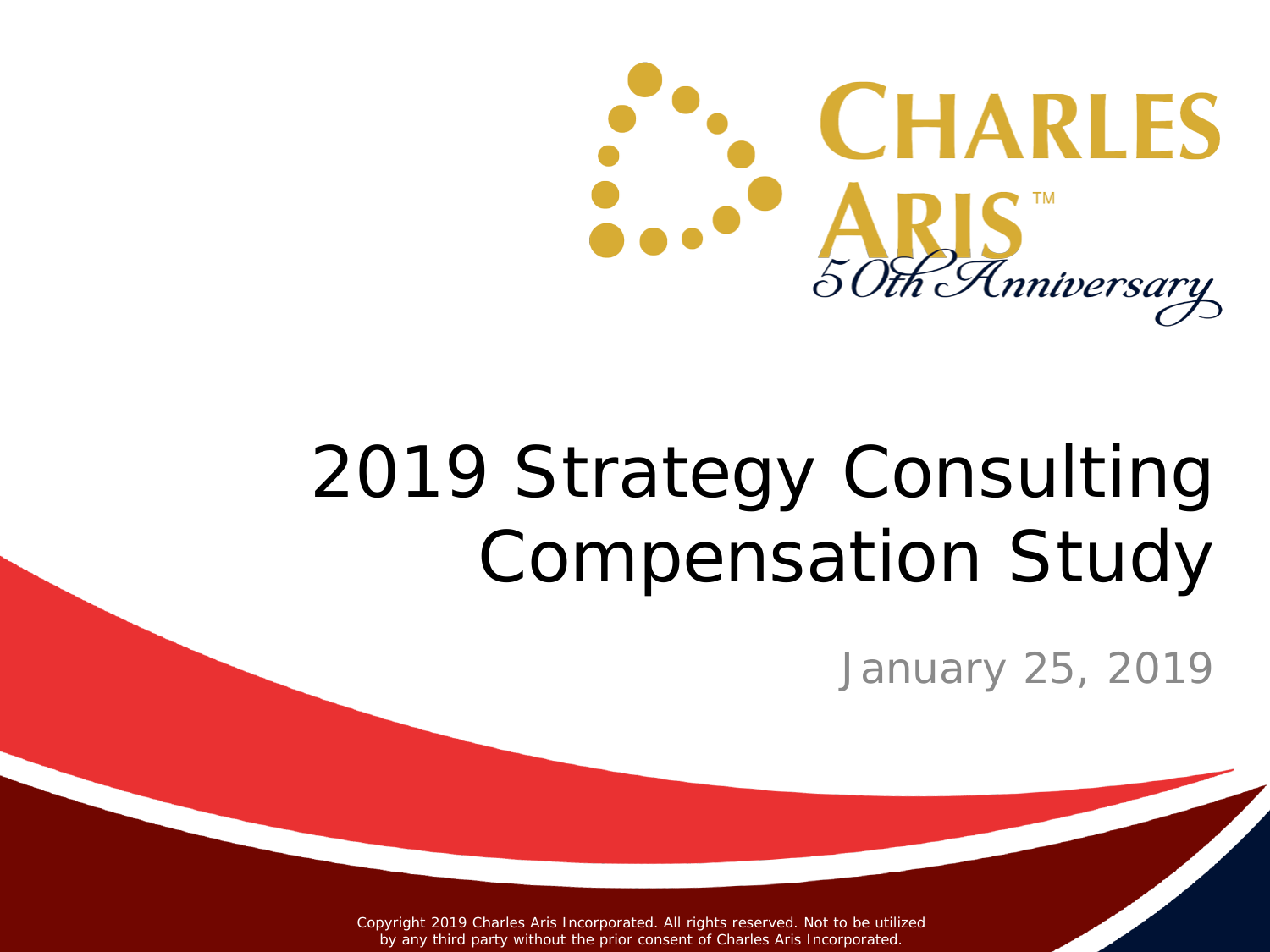### A Message to the Strategy Community





- Charles Aris is proud to present its ninth annual Strategy Consulting Compensation Study, and a huge thank you is in order. Historically, we were able to gather the data required for this study simply by asking consultants about their current compensation over the course of thousands of career conversations we have each year. However …
- Given recent [pay equity legislation](https://charlesaris.com/pay-equity-laws/) in portions of the United States and associated territories, we drastically changed our approach to gathering compensation data in 2018. Though pay equity laws currently only exist in a handful of states, we fully embraced the concept across all searches, regardless of location. Now, instead of asking candidates about their current compensation, we only ask about their compensation expectations.
- And that's where our gratitude comes in. For us to continue producing this study, the data had to come to us voluntarily and anonymously; so we launched our first-ever compensation survey. We send heartfelt thanks to the 1,489 of you who took the time to complete the survey that made this study possible. We're grateful to have such strong support from the strategy community.

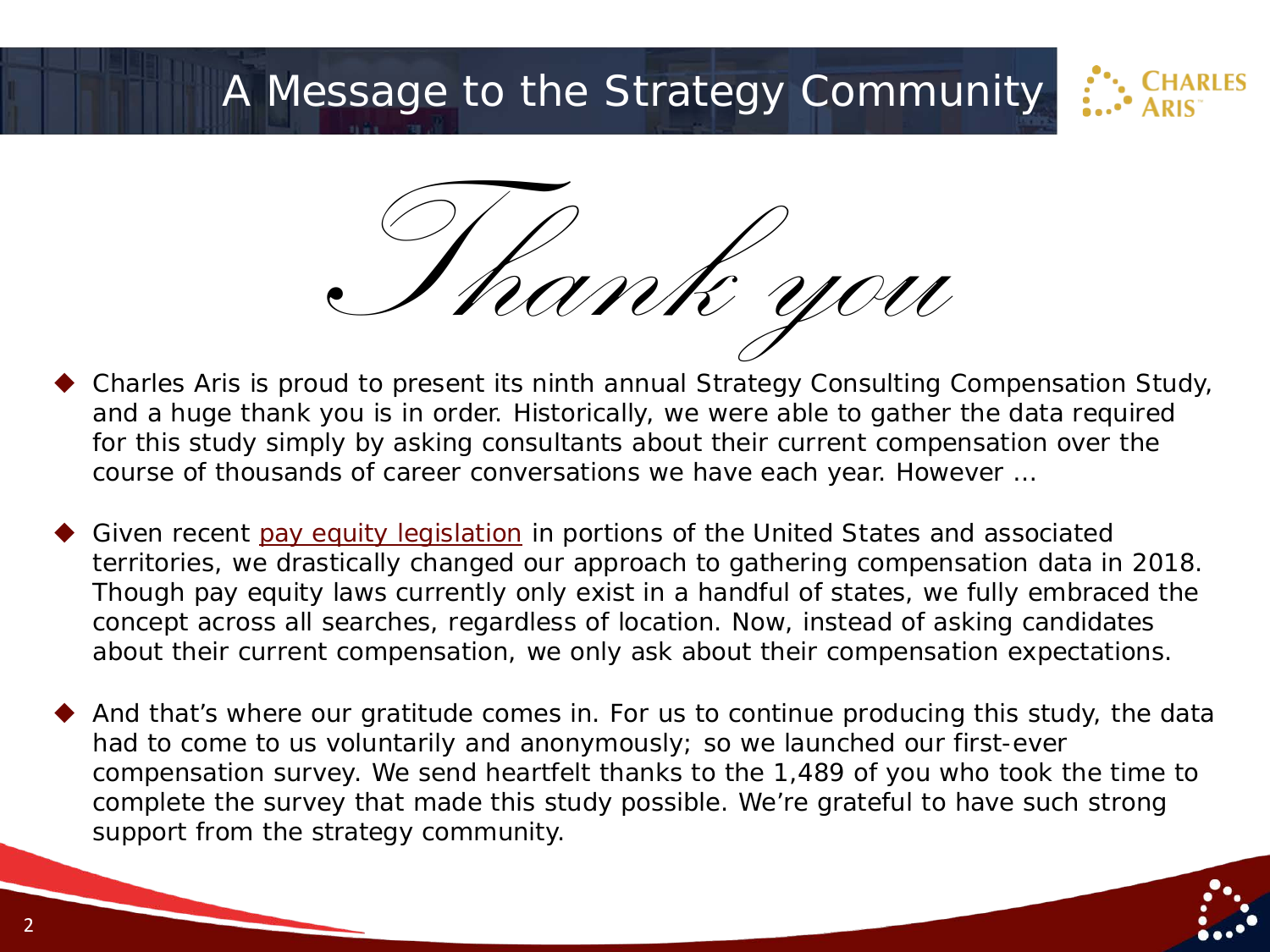#### Key Facts on the Compensation Data Used for this Study



- All compensation data points for this study were collected via a voluntary and anonymous survey between August 31 and December 31, 2018. The survey tool, SoGoSurvey, restricts Charles Aris from seeing any identifying markers about anyone who completes the survey. It is also important to note that this voluntary and anonymous survey methodology ensures that all compensation data points gathered in this report abide strictly by the pay equity laws of each state, territory and municipality associated with the United States.
- 1,489 individuals 689 of whom are current consultants completed our survey. Of the remaining 800 respondents, 753 are former consultants, and 47 have never worked in consulting. For the purposes of this study, only data from current consultants was used. **Note that on March 29, 2019 we will publish a second compensation study that focuses solely on former consultants.**
- We eliminated 161 of the 689 responses from current consultants, leaving us with 528 total responses for this report. Responses were eliminated for a myriad of reasons, the most common of which was an incomplete or vague response.
- Compensation data points are voluntarily and anonymously self-reported by respondents and are not verified through any other means. That being said, we are extremely confident that the data points are accurate, given the consistency in responses we received across consultants and firms.

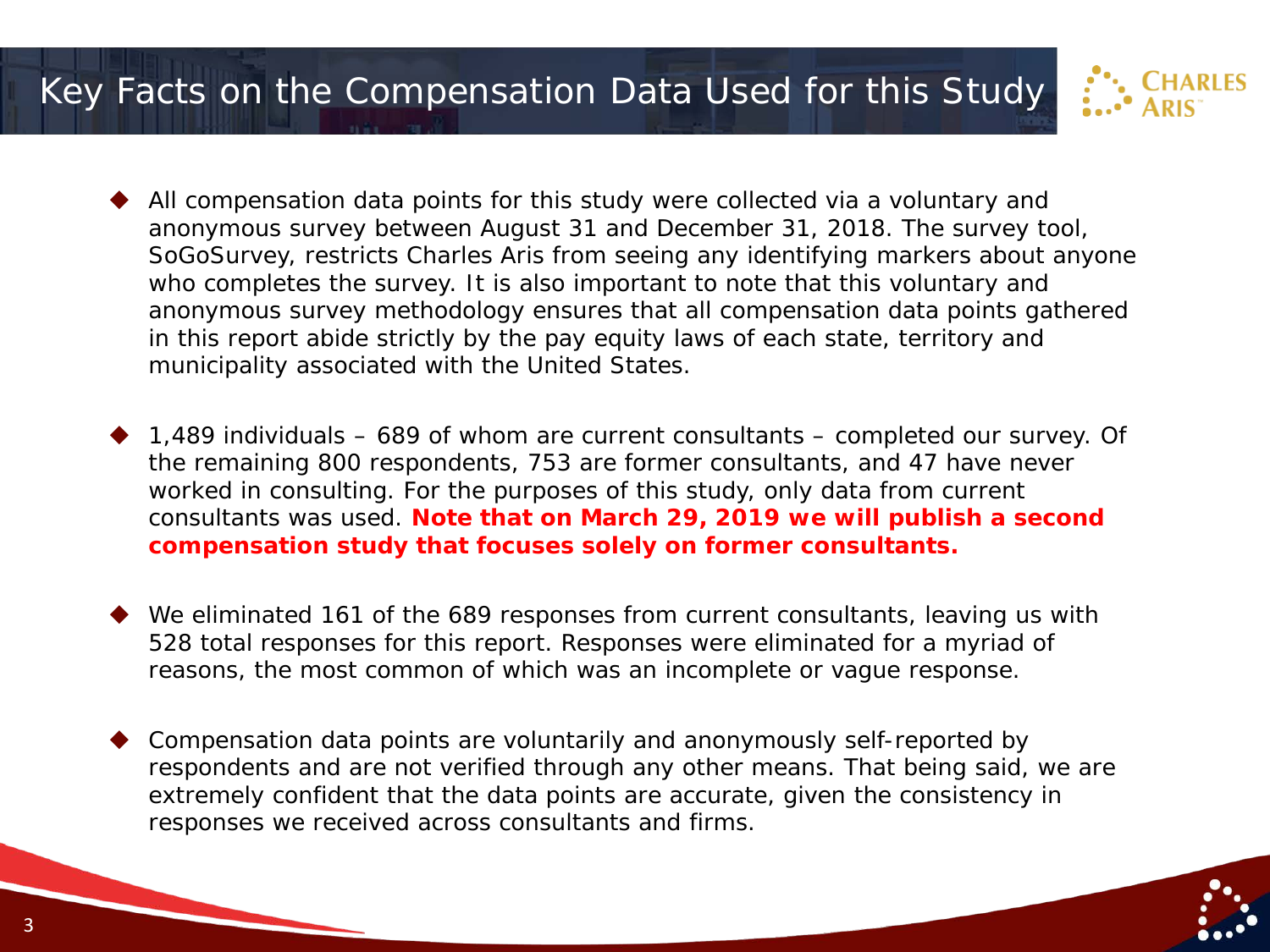## Input Data by Consulting Firm



- ◆ Our 2019 Strategy Consulting Compensation Study is driven by **528** survey responses from consultants across 11 consulting firms.
- ▶ 52.1% of the responses come from consultants at "The Big Three" firms: Boston Consulting Group; McKinsey & Company; and Bain & Company.
- ◆ Of the 528 total responses, 447 come from post-MBA consultants and 81 come from pre-MBA /

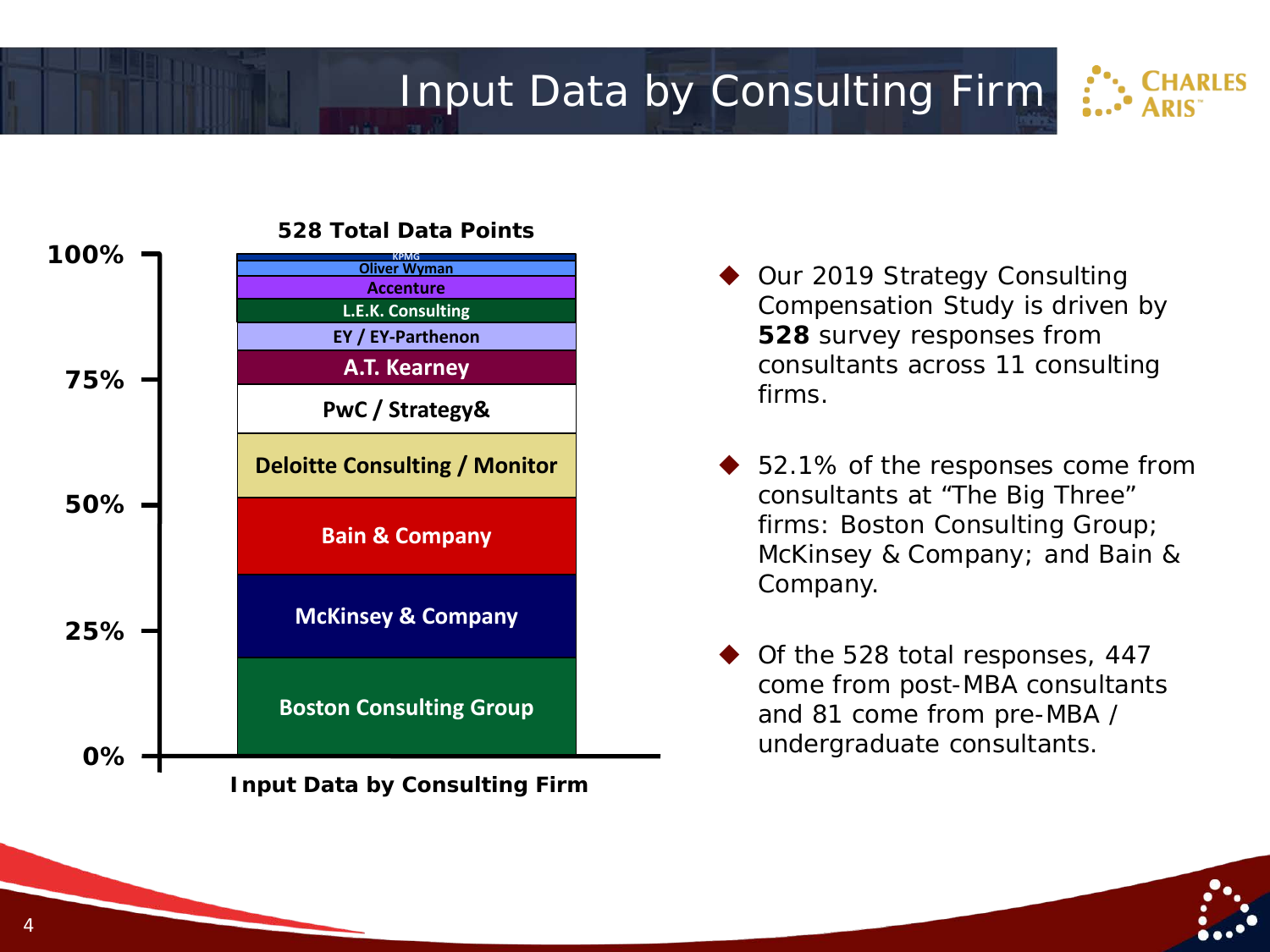#### Average Compensation\* by Graduation Year



\*Base salary plus target annual bonus only. Does not include retirement contribution, profit sharing, sign-on, car allowance or other such cash equivalents.

\*\*Standard Deviation and Median numbers are calculated for base salary plus target annual bonus, i.e. the number at the top of each column.

^% Change1Yr equals the percentage change in total annual compensation (base salary plus target annual bonus only), from 2017 to 2018, for that graduation year. ^^% Change2Yr equals the percentage change in total annual compensation (base salary plus target annual bonus only), from 2016 to 2018, for that graduation year. ^^^% Change3Yr equals the percentage change in total annual compensation (base salary plus target annual bonus only), from 2015 to 2018, for that graduation year. ww% Change4Yr equals the percentage change in total annual compensation (base salary plus target annual bonus only), from 2014 to 2018, for that graduation year.<br>www% Change5Yr equals the percentage change in total annual

**CHARLES ARIS** 

5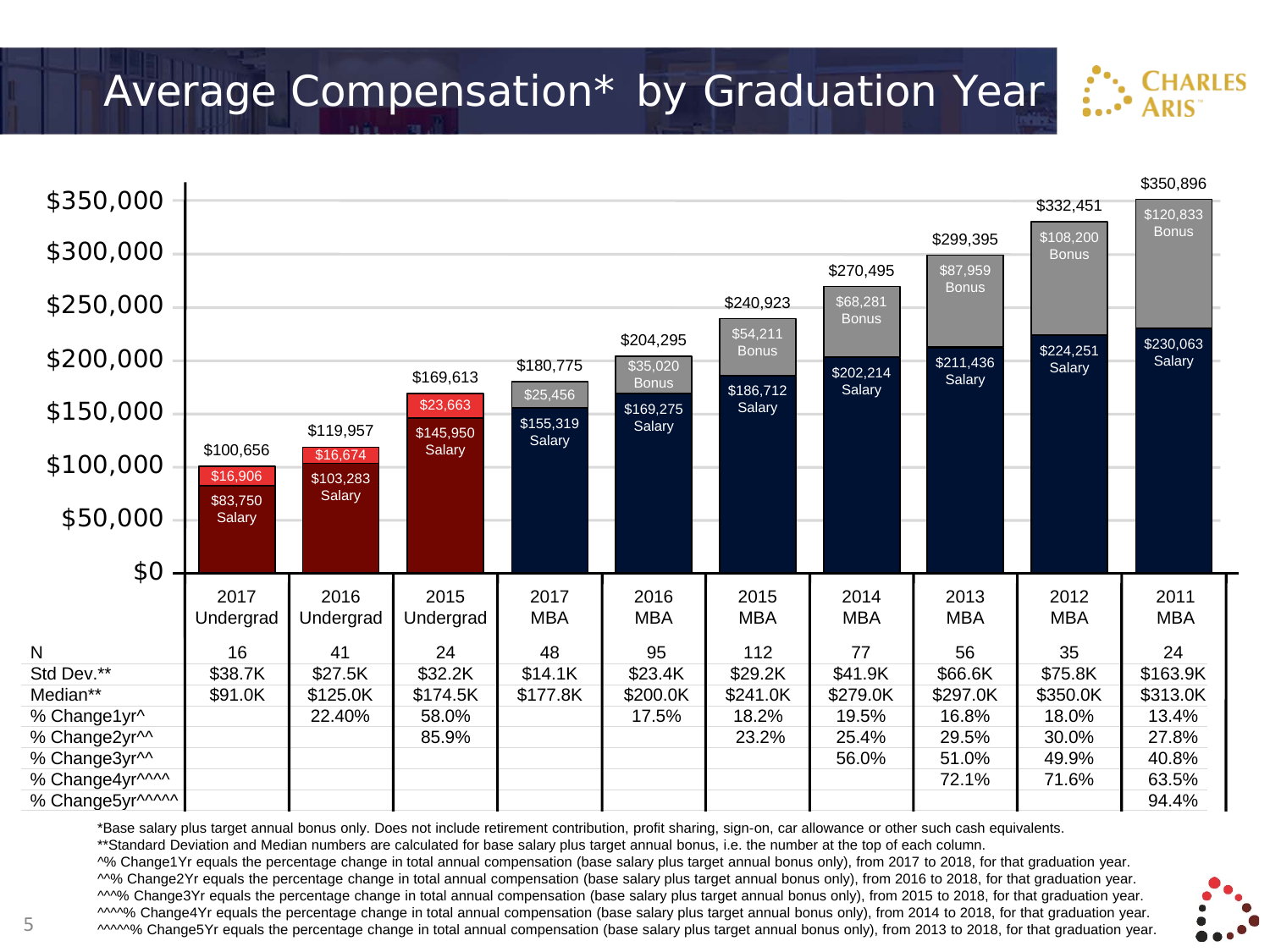#### 6

## Average Increase in Annual Compensation

17.0%

9.4%

11.0%

#### **Post-MBA**

How much did the average post-MBA consultant's compensation increase in 2018 compared to previous years?

18.0%



9.2%

**15% 20%**

**10%**

**5%**

**25%**

**30%**

13.1%

- After reviewing the survey responses, we considered 19 of the 81 Pre-MBA responses (23%) to be from Direct Promote consultants.
- If we were to eliminate the 19 Direct Promote responses (as in years past), Pre-MBA consultants would have experienced an average increase of 22.8% – much more in line with previous years. **<sup>2015</sup>**

#### Post-MBA strategy consultants experienced a 17.0% average increase in compensation from 2017 to 2018, a number that is on the higher end of previous averages.

 **What's driving it?** Continued demand for consulting services furthered the supply-demand imbalance, prompting several leading firms to issue midyear raises in 2018 on top of standard raises at year end (essentially making 2018 a "double raise" year for those firms).

#### **Pre-MBA**

How much did the average Pre-MBA / Undergraduate consultant's compensation increase in 2018 compared to previous years?



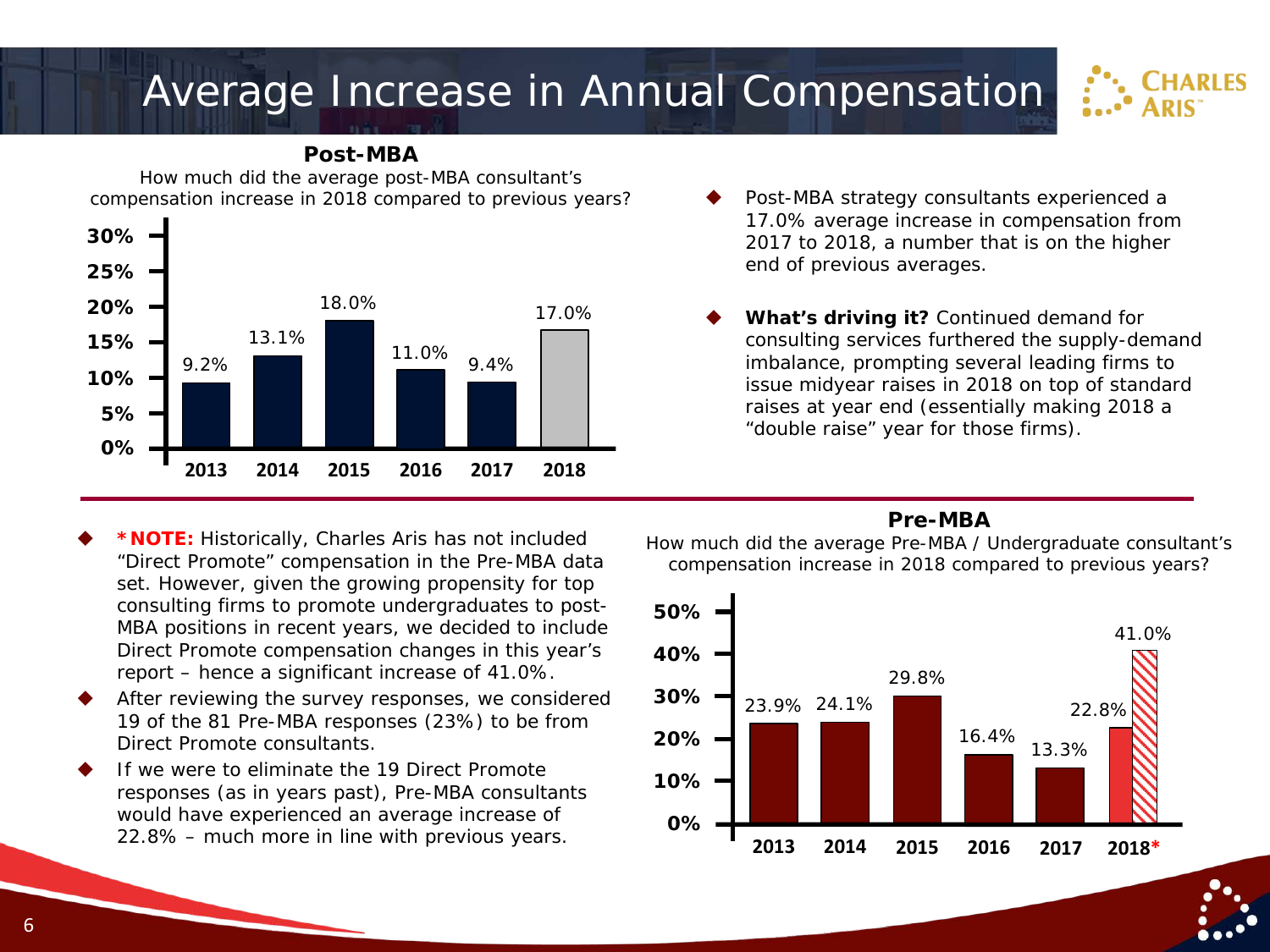#### Likeliness to Leave Consulting vs. Base Salary Expectations

#### **This chart summarizes two key data points:**

- 1) The likeliness of respondents to leave consulting in the next six months, by consulting class (the color of the bars)
- 2) The average percentage change in base salary expected by each respondent group (which is the percentage listed in each bar segment).





 $\ddot{\cdot}$ 

**CHARLES** 

**ARIS**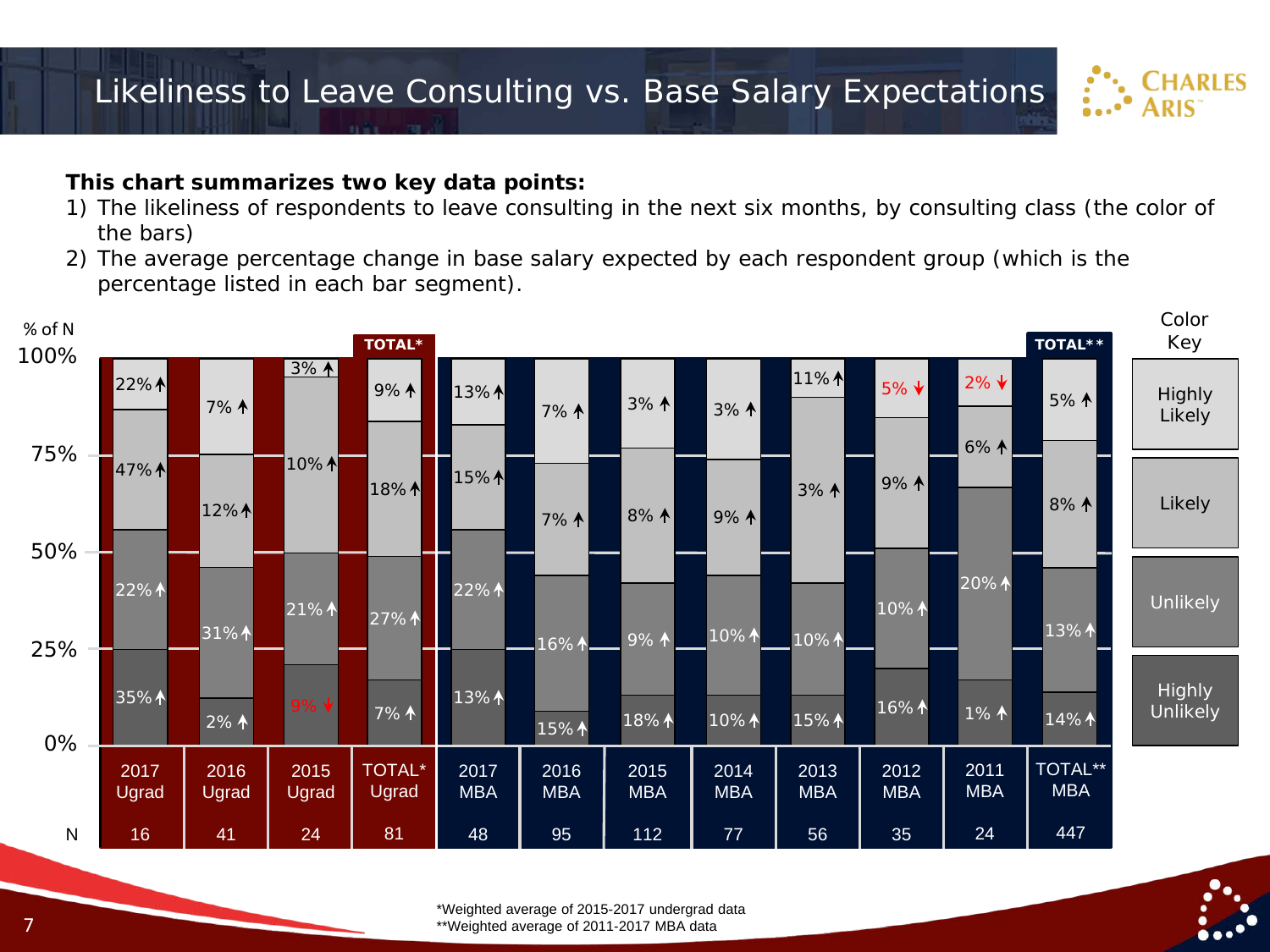### 2018 Sample Industry Offers



*A subset of 2018 offers accepted by Charles Aris candidates from Tier 1 Strategy Firms:*

|                    | Education       | Consulting<br><b>Firm</b> | Accepted Offer*<br>Bonus Sign-On Equity |      | Offer Title | Company   |                 |                  |
|--------------------|-----------------|---------------------------|-----------------------------------------|------|-------------|-----------|-----------------|------------------|
|                    |                 |                           | <b>Base</b>                             |      |             |           |                 | Description      |
|                    | MBA 2006        | x-Top 9                   | \$325K                                  | 40%  | \$50K       | $$1.4M**$ | <b>SVP</b>      | Corporation      |
|                    | <b>MBA 2008</b> | x-Top 9                   | \$267K                                  | 50%  | \$50K       | $2.2M**$  | <b>VP</b>       | Corporation      |
|                    | MBA 2012        | Big 3                     | \$375K                                  | 40%  |             | \$150k    | <b>VP</b>       | Corporation      |
|                    | MBA 2012        | x-Big 3                   | \$250K                                  | 20%  |             | \$125K    | <b>VP</b>       | PE Firm          |
|                    | MBA 2013        | Big 3                     | \$225K                                  | 30%  |             | \$50K     | Senior Director | Corporation      |
|                    | MBA 2014        | Top 9                     | \$200K                                  | 25%  |             | \$40K     | Director        | Corporation      |
|                    | <b>MBA 2014</b> | x-Big 3                   | \$225K                                  | 25%  | \$35K       | \$50K     | Senior Director | Corporation      |
|                    | MBA 2014        | Top 9                     | \$185K                                  | 25%  | \$30K       | \$40K     | Director        | Corporation      |
|                    | MBA 2015        | Big 3                     | \$235K                                  | 68%  | \$35K       |           | <b>VP</b>       | Asset Management |
|                    | MBA 2015        | Top 9                     | \$182K                                  | 30%  |             |           | Director        | Corporation      |
|                    | MBA 2015        | Big 3                     | \$185K                                  | 20%  |             | \$80K     | Director        | Corporation      |
|                    | MBA 2016        | Big 3                     | \$160K                                  | 30%  |             |           | <b>Director</b> | Corporation      |
| Post<br><b>MBA</b> | MBA 2016        | Big 3                     | \$175K                                  | 20%  |             |           | Senior Manager  | Corporation      |
| Pre                | B.S. 2016       | Top 9                     | \$145K                                  | 10%  | \$12K       |           | Director        | Corporation      |
| <b>MBA</b>         | B.S. 2016       | Big 3                     | \$100K                                  | 100% |             |           | Associate       | PE Firm          |
|                    | B.S. 2016       | Big 3                     | \$100K                                  | 80%  |             |           | Associate       | PE Firm          |
|                    | B.S. 2017       | Big 3                     | \$115K                                  | 100% |             |           | Associate       | PE Firm          |

\*Base = Base Salary. Bonus = Annual Target Bonus. Sign-On = Sign-On Bonus. Equity = Annual Equity. \*\*One-Time Equity Grant

 $\mathsf{P}$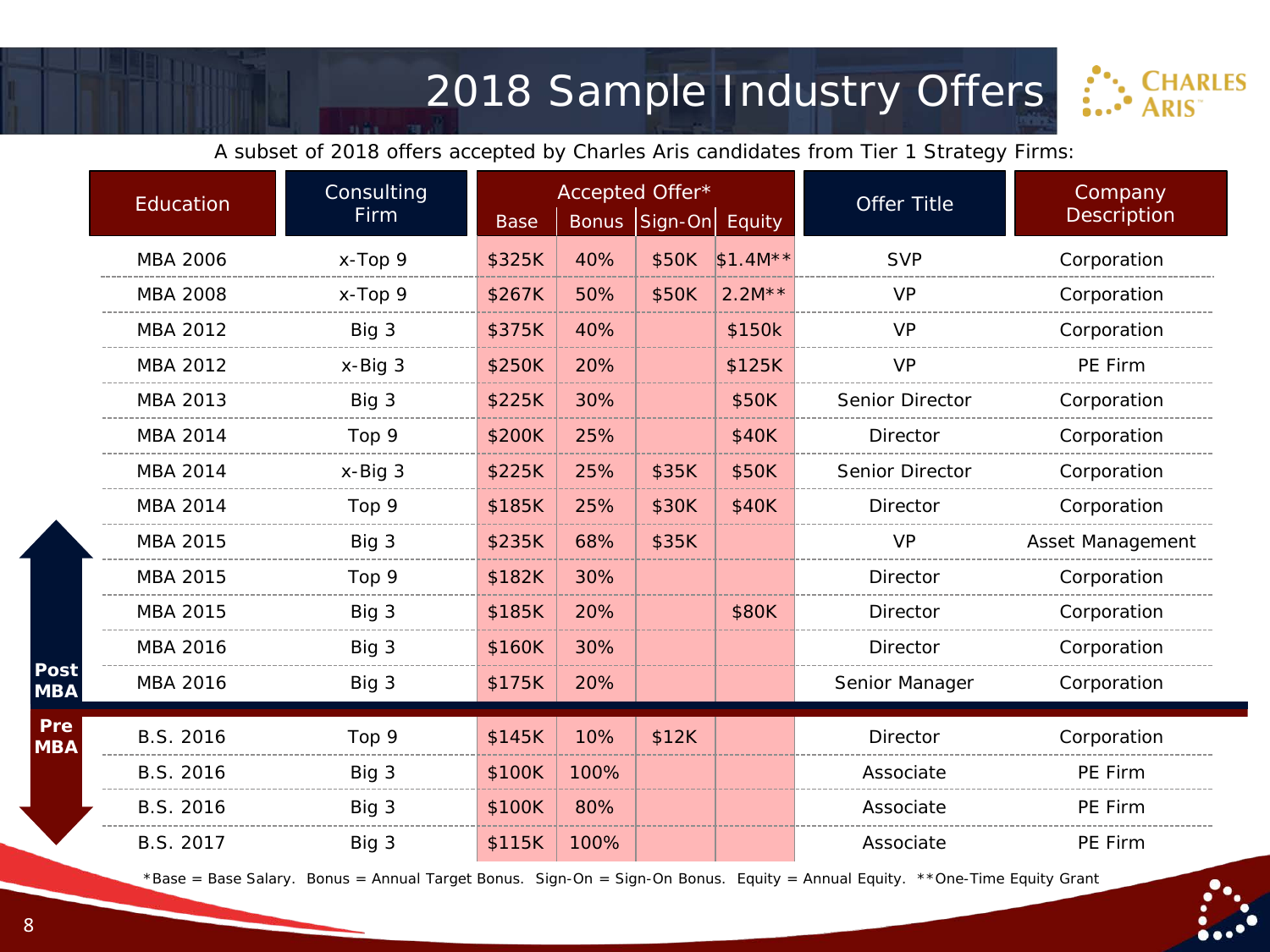### **Strategy Consultant Competencies**



*The matrix below defines the expected competencies for consultants at each level for the 2019 recruiting year:* 



\*Titles differ significantly by firm. These are meant to serve as generic titles which work across all firms.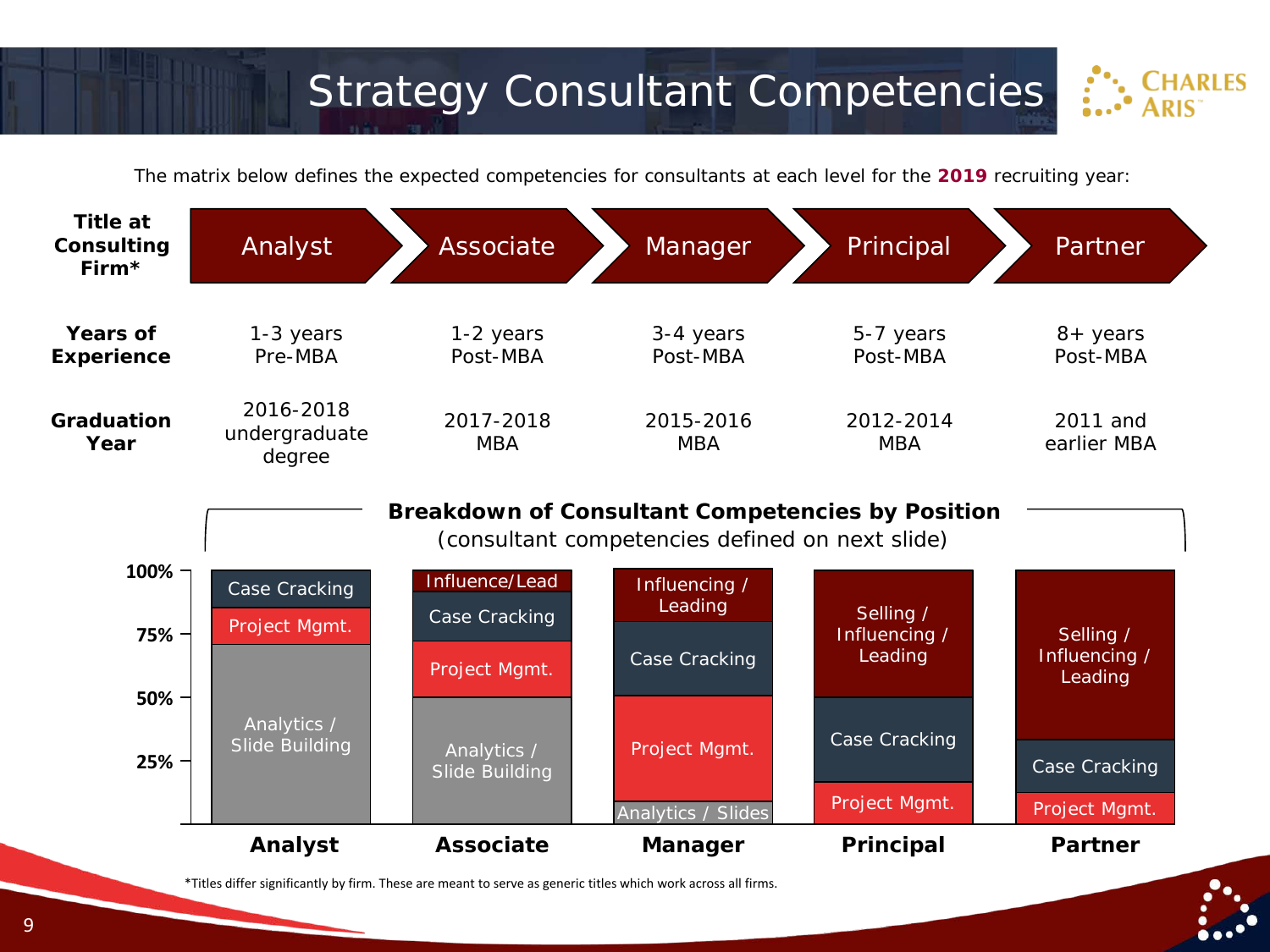## Consultant Competency Definitions



| <b>Senior-Level</b><br><b>Competencies</b> | Selling /<br>Influencing /<br>Leading | Generate revenue by selling consulting services.<br>Establish vision, frame key issues and set high-<br>level strategy.<br>Influence key executives and stakeholders to<br>support significant change.                    |
|--------------------------------------------|---------------------------------------|---------------------------------------------------------------------------------------------------------------------------------------------------------------------------------------------------------------------------|
|                                            | <b>Case Cracking</b>                  | Understand the problem at a more granular level<br>and establish a hypothesis-driven approach<br>through which a solution can be derived.<br>Effectively solve the problem.<br>Write the storyline.                       |
|                                            | <b>Project</b><br><b>Management</b>   | Understand strategic direction as set by the<br>hypothesis-driven approach, set milestones, scope<br>analysis, assign resources, manage execution and<br>report findings.<br>Serve as quality control lead.               |
| <b>Junior-Level</b><br><b>Competencies</b> | Analytics /<br><b>Slide Building</b>  | Conduct quantitative analyses in a defect-free<br>manner. Possess mastery of Microsoft Excel and<br>other analytical tools.<br>Leverage Microsoft PowerPoint to create<br>impactful, concise and defect-free slide loops. |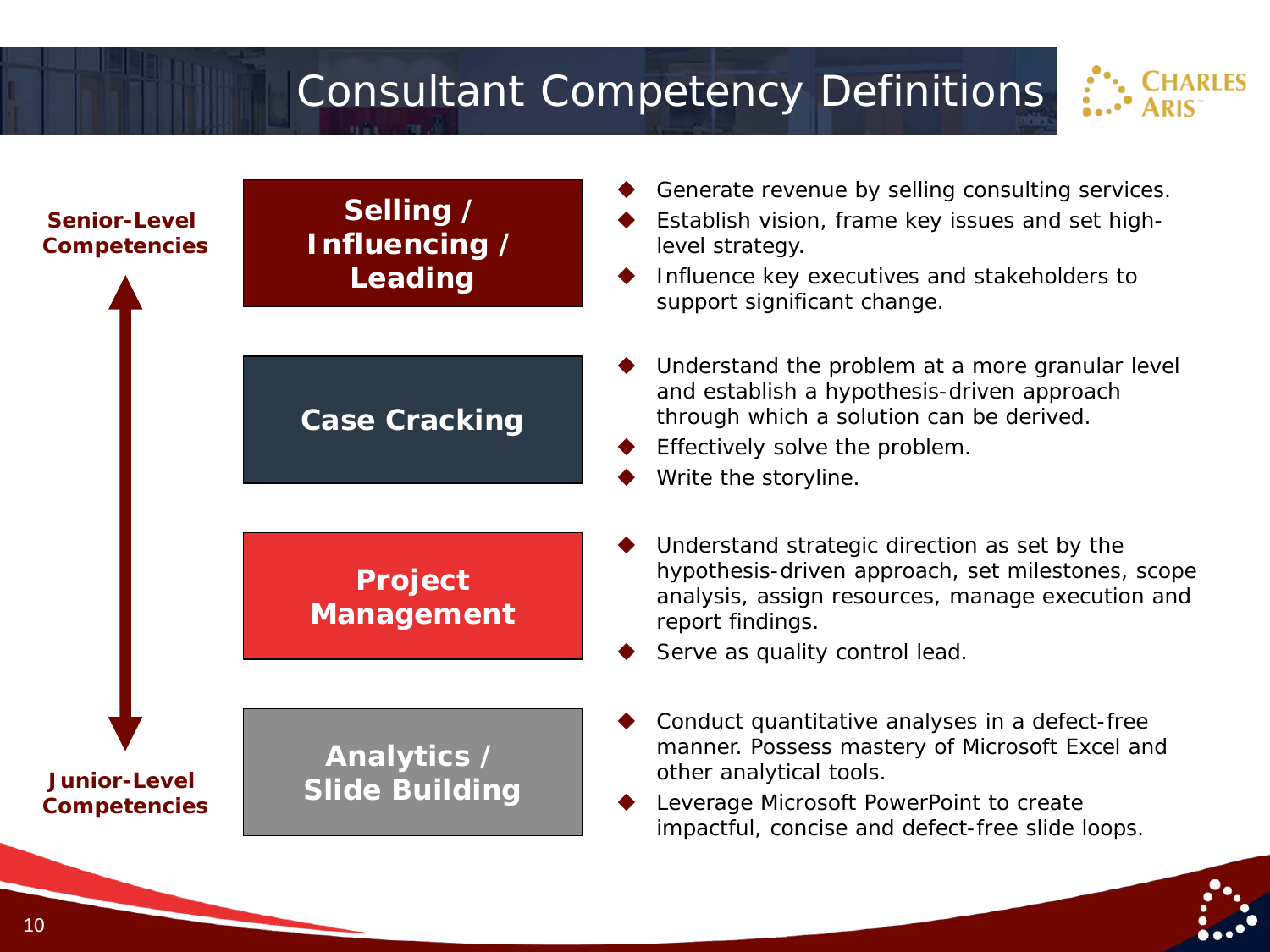#### 2018 Offer Ranges by MBA Year



*2018 corporate offer ranges\* – at the 25th, 50th and 75th percentiles – for each MBA graduation year:* 

| <b>2016 MBA</b>      | 25 <sup>th</sup> | 50 <sup>th</sup> | <b>75th</b>     |
|----------------------|------------------|------------------|-----------------|
| <b>Title</b>         | Manager          | Sr Manager       | <b>Director</b> |
| <b>Base Salary</b>   | \$150,000        | \$165,000        | \$180,000       |
| <b>Annual Bonus</b>  | 15%              | 20%              | 25%             |
| <b>Annual Equity</b> | \$0              | \$0              | \$20,000        |
| <b>Total</b>         | \$172,500        | \$198,000        | \$245,000       |

| <b>2015 MBA</b>      | 25 <sup>th</sup>  | 50 <sup>th</sup> | 75 <sup>th</sup> |
|----------------------|-------------------|------------------|------------------|
| <b>Title</b>         | <b>Sr Manager</b> | <b>Director</b>  | <b>Director</b>  |
| <b>Base Salary</b>   | \$160,000         | \$175,000        | \$190,000        |
| <b>Annual Bonus</b>  | 20%               | 25%              | 30%              |
| <b>Annual Equity</b> | \$0               | \$20,000         | \$40,000         |
| <b>Total</b>         | \$192,000         | \$238,750        | \$287,000        |

| <b>2014 MBA</b>      | 25 <sup>th</sup> | 50 <sup>th</sup> | 75 <sup>th</sup>   |
|----------------------|------------------|------------------|--------------------|
| Title                | <b>Director</b>  | <b>Director</b>  | <b>Sr Director</b> |
| <b>Base Salary</b>   | \$170,000        | \$185,000        | \$200,000          |
| <b>Annual Bonus</b>  | 20%              | 125%             | 30%                |
| <b>Annual Equity</b> | \$20,000         | \$35,000         | \$50,000           |
| <b>Total</b>         | \$224,000        | \$266,250        | \$310,000          |

| <b>2013 MBA</b>      | 25 <sup>th</sup> | 50 <sup>th</sup>   | 75 <sup>th</sup> |
|----------------------|------------------|--------------------|------------------|
| Title                | <b>Director</b>  | <b>Sr Director</b> | <b>VP</b>        |
| <b>Base Salary</b>   | \$190,000        | \$205,000          | \$225,000        |
| <b>Annual Bonus</b>  | 25%              | 30%                | 35%              |
| <b>Annual Equity</b> | \$30,000         | \$45,000           | \$60,000         |
| <b>Total</b>         | \$267,500        | \$311,500          | \$363,750        |

| <b>2012 MBA</b>      | 25 <sup>th</sup>   | 50 <sup>th</sup>   | 75 <sup>th</sup> |
|----------------------|--------------------|--------------------|------------------|
| Title                | <b>Sr Director</b> | <b>Sr Director</b> | VP               |
| <b>Base Salary</b>   | \$210,000          | \$220,000          | \$230,000        |
| <b>Annual Bonus</b>  | 30%                | 35%                | 40%              |
| <b>Annual Equity</b> | \$35,000           | \$55,000           | \$75,000         |
| <b>Total</b>         | \$308,000          | \$352,000          | \$397,000        |

| <b>2011 MBA</b>      | 25 <sup>th</sup>   | 50 <sup>th</sup> | 75 <sup>th</sup> |
|----------------------|--------------------|------------------|------------------|
| <b>Title</b>         | <b>Sr Director</b> | VP               | <b>VP</b>        |
| <b>Base Salary</b>   | \$220,000          | \$230,000        | \$240,000        |
| <b>Annual Bonus</b>  | 35%                | 45%              | 55%              |
| <b>Annual Equity</b> | \$50,000           | \$75,000         | \$100,000        |
| <b>Total</b>         | \$347,000          | \$408,500        | \$472,000        |

\*Source: Charles Aris Inc. anecdotal data based on more than 3,000 conversations with consultants and witnessing more than 100 offers during the 2018 calendar year.

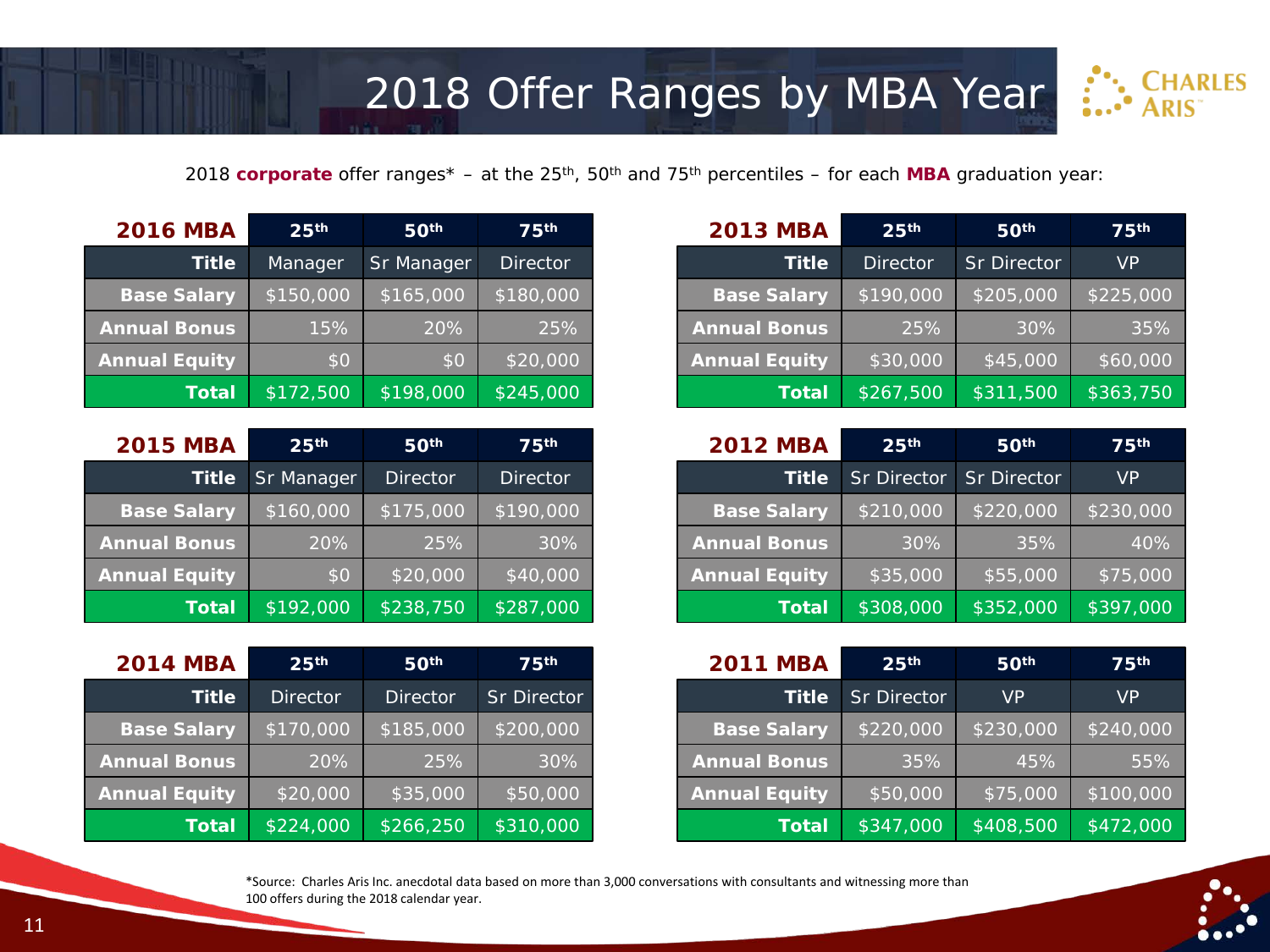## 2018 Offer Ranges by Undergraduate Year

*2018 corporate offer ranges\* – at the 25th, 50th and 75th percentiles – for each Pre-MBA / Undergraduate graduation year:*

| 2016 Pre-MBA         | 25 <sup>th</sup> | 50 <sup>th</sup>  | 75 <sup>th</sup> |
|----------------------|------------------|-------------------|------------------|
| <b>Title</b>         | Analyst          | <b>Sr Analyst</b> | Manager          |
| <b>Base Salary</b>   | \$100,000        | \$110,000         | \$120,000        |
| <b>Annual Bonus</b>  | 10%              | 15%               | 20%              |
| <b>Annual Equity</b> | \$0              | \$0               | \$0              |
| <b>Total</b>         | \$110,000        | \$126,500         | \$144,000        |

| 2015 Pre-MBA         | 25 <sup>th</sup>  | 50 <sup>th</sup> | 75 <sup>th</sup> |
|----------------------|-------------------|------------------|------------------|
| <b>Title</b>         | <b>Sr Analyst</b> | Associate        | Manager          |
| <b>Base Salary</b>   | \$105,000         | \$120,000        | \$135,000        |
| <b>Annual Bonus</b>  | 10%               | 15%              | $ 20\% $         |
| <b>Annual Equity</b> | \$0               | \$0              | \$0              |
| <b>Total</b>         | \$115,500         | \$138,000        | \$162,000        |

| 2014 Pre-MBA         | 25 <sup>th</sup> | 50 <sup>th</sup> | 75 <sup>th</sup>  |
|----------------------|------------------|------------------|-------------------|
| <b>Title</b>         | Associate        | Manager          | <b>Sr Manager</b> |
| <b>Base Salary</b>   | \$115,000        | \$130,000        | \$145,000         |
| <b>Annual Bonus</b>  | 15%              | 20%              | 20%               |
| <b>Annual Equity</b> | \$0              | \$0              | \$15,000          |
| <b>Total</b>         | \$132,250        | \$156,000        | \$174,000         |

\*Source: Charles Aris Inc. anecdotal data based on more than 3,000 conversations with consultants and witnessing more than 100 offers during the 2018 calendar year.



**ARLES**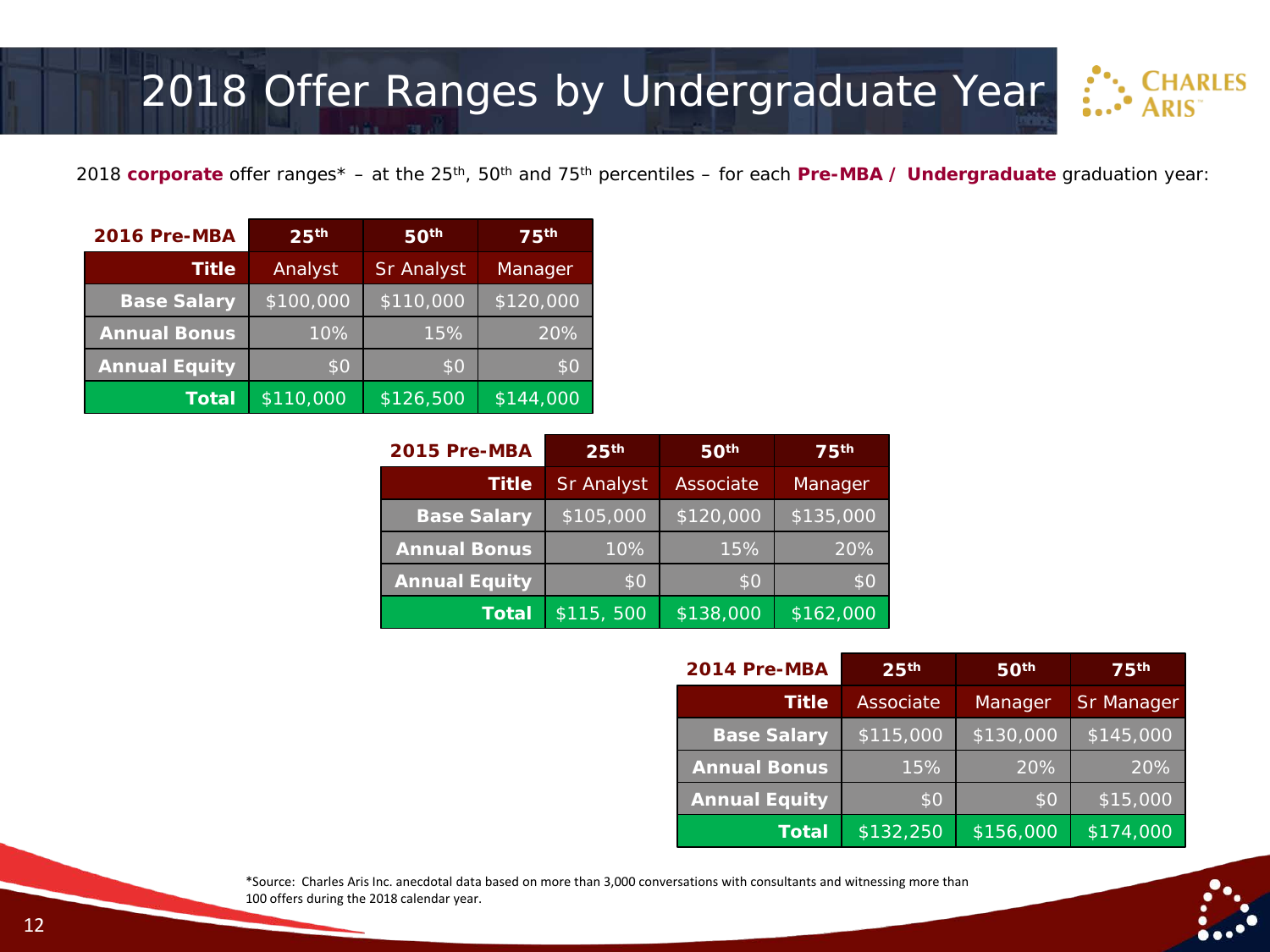#### The Charles Aris Strategy & Corporate Development Practice



- Charles Aris Inc. is an international executive search firm founded in 1969. Its Strategy & Corporate Development practice is led by CEO Chad Oakley, a former Bain & Company consultant with a Wharton MBA degree.
- ◆ Since its inception in 2003, our Strategy & Corporate Development practice has placed more than **650** candidates, at multiple levels, including Chief Strategy Officer, Vice President, Director, Manager and Analyst.
- ◆ The Charles Aris client base falls into three primary categories: the Strategy & Corporate Development teams of industry-leading corporations; the investment and portfolio management teams of leading private equity and asset management firms; and professional services firms including consultancies and the like.
- ◆ The candidates whom we place typically work or have worked for top-tier strategy consulting firms and possess undergraduate and graduate degrees from the world's leading academic institutions.
- ◆ For more information, please contact any of our team members as shown on the next page or visit [CharlesAris.com](https://charlesaris.com/functional-industry/strategy-corporate-development/).

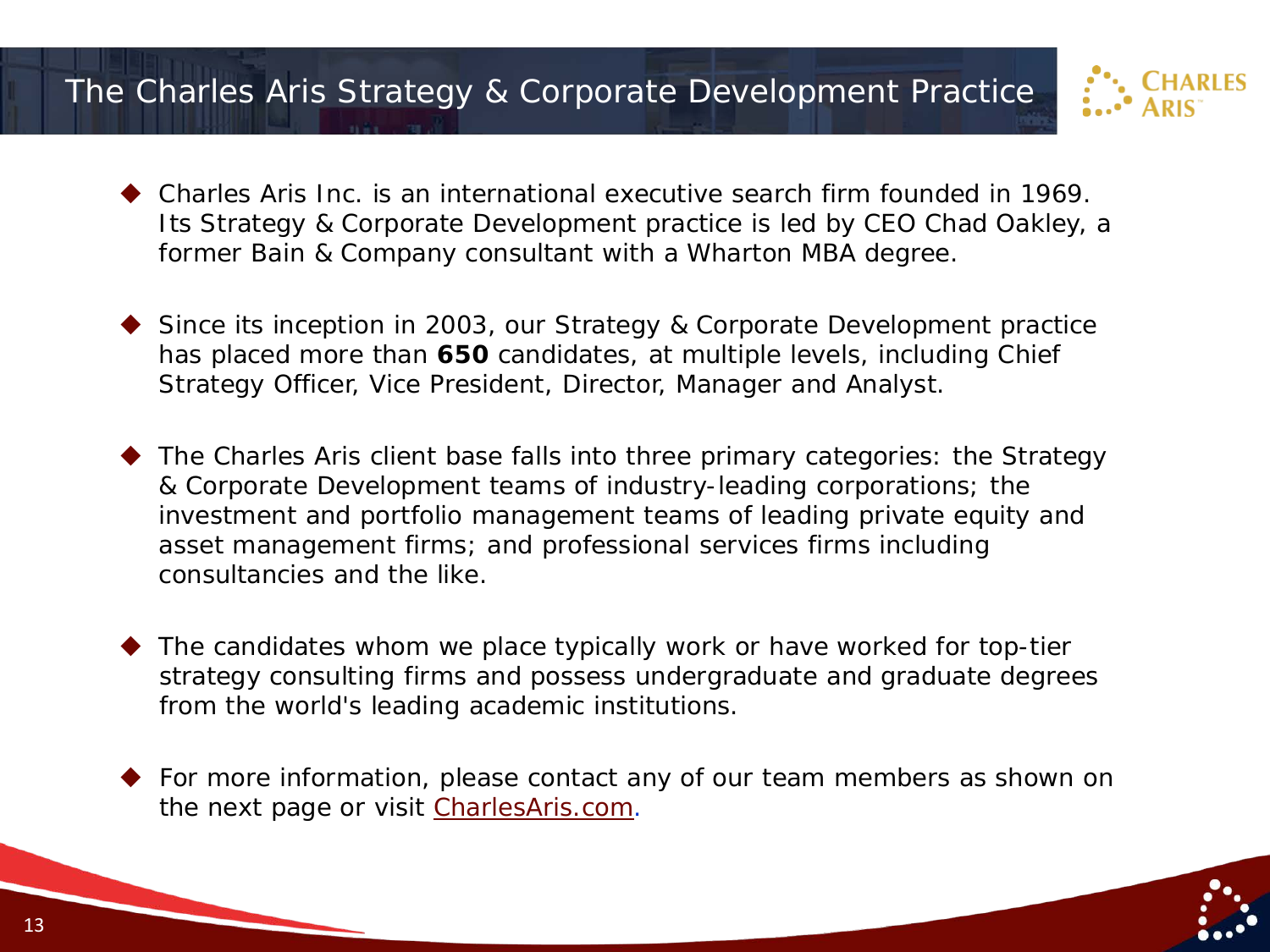#### Our Strategy & Corporate Development Leadership Team





**Chad Oakley** Chief Executive Officer Industrials | Diversified 336-378-1818 x9101 [chad.oakley@charlesaris.com](mailto:chad.okaley@charlesaris.com)



**Caroline Wilson** Vice President PE | Asset Management 336-378-1818 x9120 [caroline.wilson@charlesaris.com](mailto:caroline.wilson@charlesaris.com)



**Steven Stewart** Vice President Technology, Media & Telecom 336-378-1818 x9114 [steven.stewart@charlesaris.com](mailto:steven.stewart@charlesaris.com)



**Jill Jitima** Vice President Consumer | Retail 336-378-1818 x9115 [jillian.jitima@charlesaris.com](mailto:jillian.jitima@charlesaris.com)



**Jody Karavanic** Senior Practice Leader Healthcare | Life Sciences 336-378-1818 x9104 [jody.karavanic@charlesaris.com](mailto:jody.karavanic@charlesaris.com)



**Ashlee Wagner** Practice Leader Financial Services 336-378-1818 x9142 [ashlee.wagner@charlesaris.com](mailto:ashlee.wagner@charlesaris.com)



**T.J. Deal**  Senior Associate Practice Leader Tech, Media & Telecom | Industrials 336-378-1818 x9154 [tj.deal@charlesaris.com](mailto:tj.deal@charlesaris.com)

To learn more, contact any of our team members or visit [CharlesAris.com.](https://charlesaris.com/functional-industry/strategy-corporate-development/)

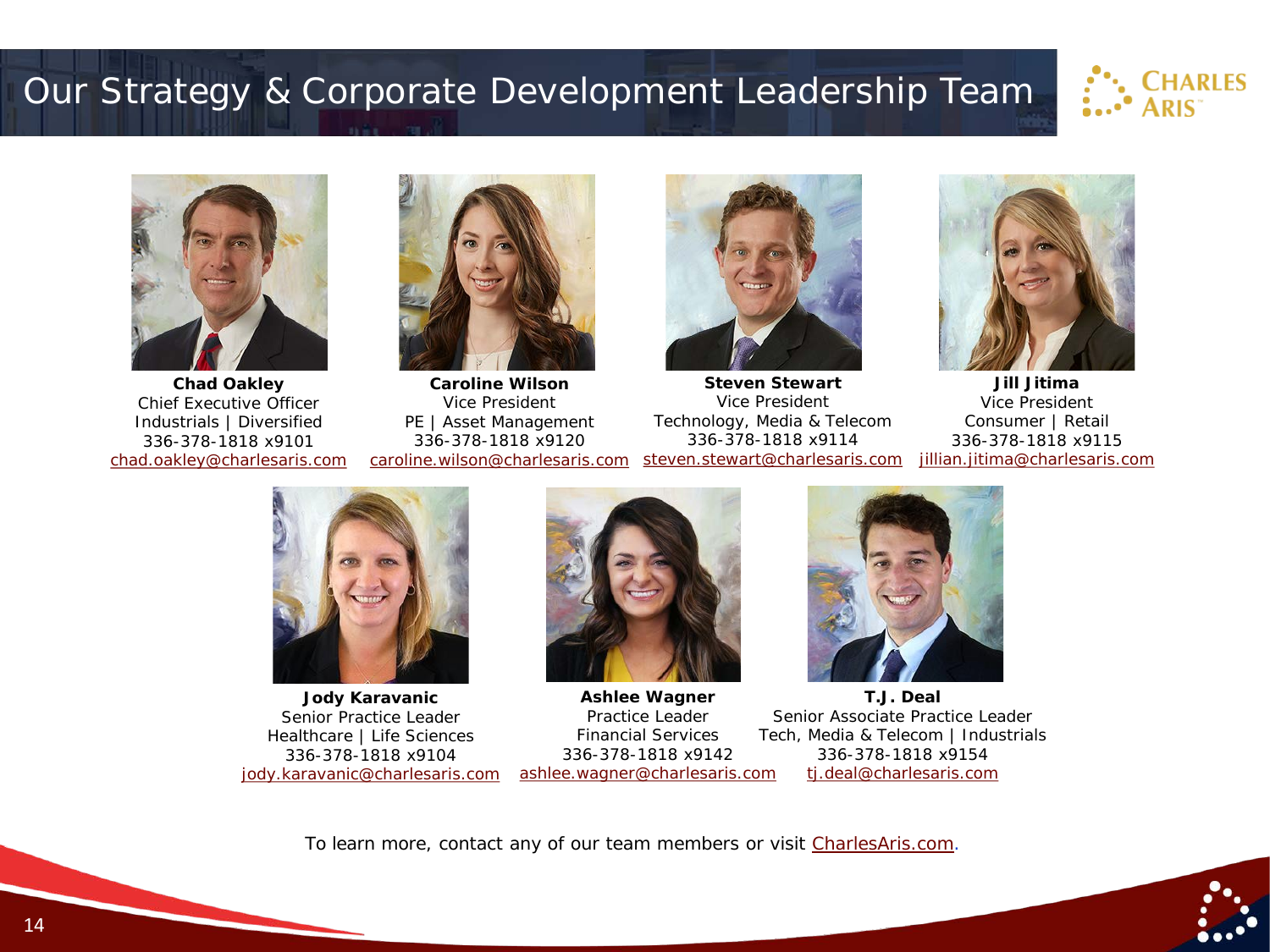## Recently Completed Searches by Practice Area



# **STRATEGY &**

#### **CORPORATE DEVELOPMENT**

| Title                                      | Salary + Bonus* |
|--------------------------------------------|-----------------|
| <b>SVP, Head of Strategy &amp; M&amp;A</b> | \$528,000       |
| <b>Chief Strategy Officer</b>              | \$481,000       |
| Vice President, Integration                | \$412,000       |
| Vice President, International Strategy     | \$385,000       |
| Chief of Staff to CEO                      | \$378,685       |
| Vice President, Strategy                   | \$350,000       |
| Vice President, M&A                        | \$337,000       |
| Vice President, Corporate Development      | \$312,000       |
| Vice President & Chief of Staff            | \$294,000       |
| Director, Strategy                         | \$250,000       |
| Director, Strategic Analytics              | \$227,500       |
| <b>Private Equity Associate</b>            | \$224,000       |
| Director, Strategy & Corporate Dev.        | \$221,000       |
| <b>Portfolio Operations Associate</b>      | \$215,000       |
| Director, Transformation                   | \$214,500       |

\*Does not include equity or other forms of compensation

## **ENGINEERING &**

#### **MANUFACTURING OPERATIONS**

| Title                                  | Salary + Bonus* |
|----------------------------------------|-----------------|
| Senior Engineering Manager             | \$264,500       |
| <b>Operations Manager</b>              | \$260,000       |
| <b>Chief Operating Officer</b>         | \$260,000       |
| Senior Director, R&D                   | \$256,500       |
| Corporate VP, Engineering, R&D, Innov. | \$240,000       |
| Director, Plant Operations             | \$218,750       |
| <b>Operations Manager</b>              | \$216,000       |
| Director, Project Engineering          | \$210,000       |
| Lead Temp Engineer                     | \$201,250       |
| Vice President, Engineering            | \$190,000       |
| Director, Innovation                   | \$180,000       |
| <b>Plant Manager</b>                   | \$168,750       |
| <b>Maintenance Supervisor</b>          | \$152,100       |
| <b>Senior Scientist</b>                | \$140,000       |
| <b>Reliability Leader</b>              | \$130,000       |

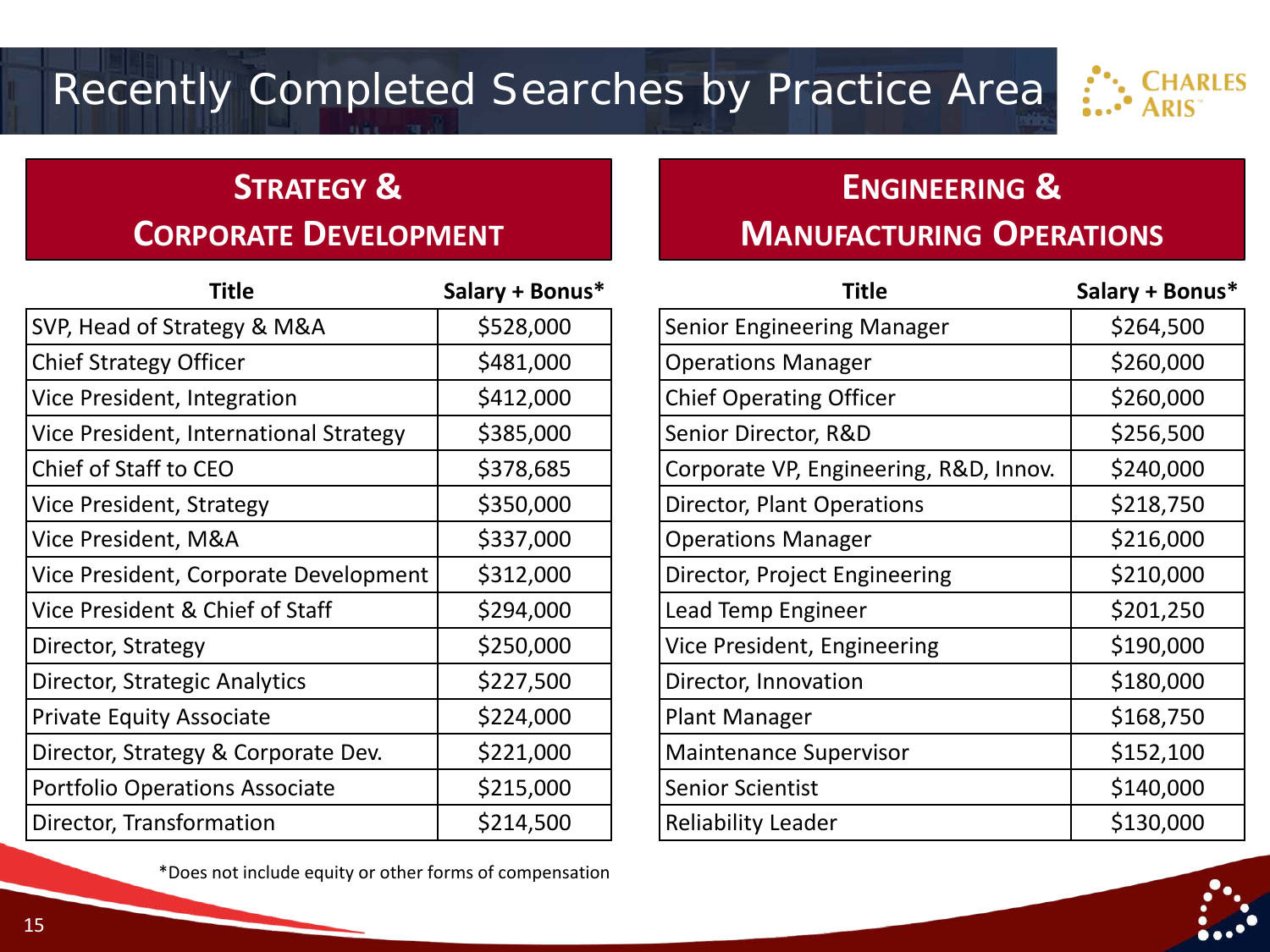

#### **FINANCE & ACCOUNTING SALES & MARKETING**

| Title                                   | Salary + Bonus* |
|-----------------------------------------|-----------------|
| CFO – Consumer Goods                    | \$500,000       |
| CFO - Real Estate / Construction        | \$357,500       |
| CFO - Insurance                         | \$300,000       |
| CFO - Automotive Products               | \$273,000       |
| Director of Solar Finance               | \$270,000       |
| CFO – Apparel & Fashion                 | \$259,000       |
| CFO - Pet Food Manufacturer             | \$252,000       |
| Director, Financial Planning & Analysis | \$247,000       |
| CFO, Injection Molding                  | \$240,500       |
| CFO - Industrial Products               | \$206,250       |
| CFO - Industrial Products               | \$187,200       |
| CFO - Industrial Automation             | \$175,000       |
| <b>Finance Manager</b>                  | \$156,000       |
| Planning & Perf. Analytics Manager      | \$147,600       |
| Director, Global FP&A                   | \$140,000       |

\*Does not include equity or other forms of compensation

| <b>Title</b>                         | Salary + Bonus* |
|--------------------------------------|-----------------|
| <b>Chief Product Officer</b>         | \$468,000       |
| <b>Chief Marketing Officer</b>       | \$362,500       |
| EVP, Sales & Marketing               | \$317,300       |
| Vice President, Sales                | \$281,250       |
| Vice President, Sales / Marketing    | \$280,000       |
| <b>Territory Vice President</b>      | \$224,000       |
| Director, Global Product Stewardship | \$215,000       |
| <b>Territory Vice President</b>      | \$208,000       |
| Vice President, Business Development | \$200,000       |
| Vice President, Sales                | \$180,000       |
| Category Manager                     | \$175,000       |
| Director, Marketing                  | \$174,000       |
| Vice President, Sales                | \$150,000       |
| <b>Product Manager</b>               | \$143,850       |
| <b>Product Manager</b>               | \$142,500       |